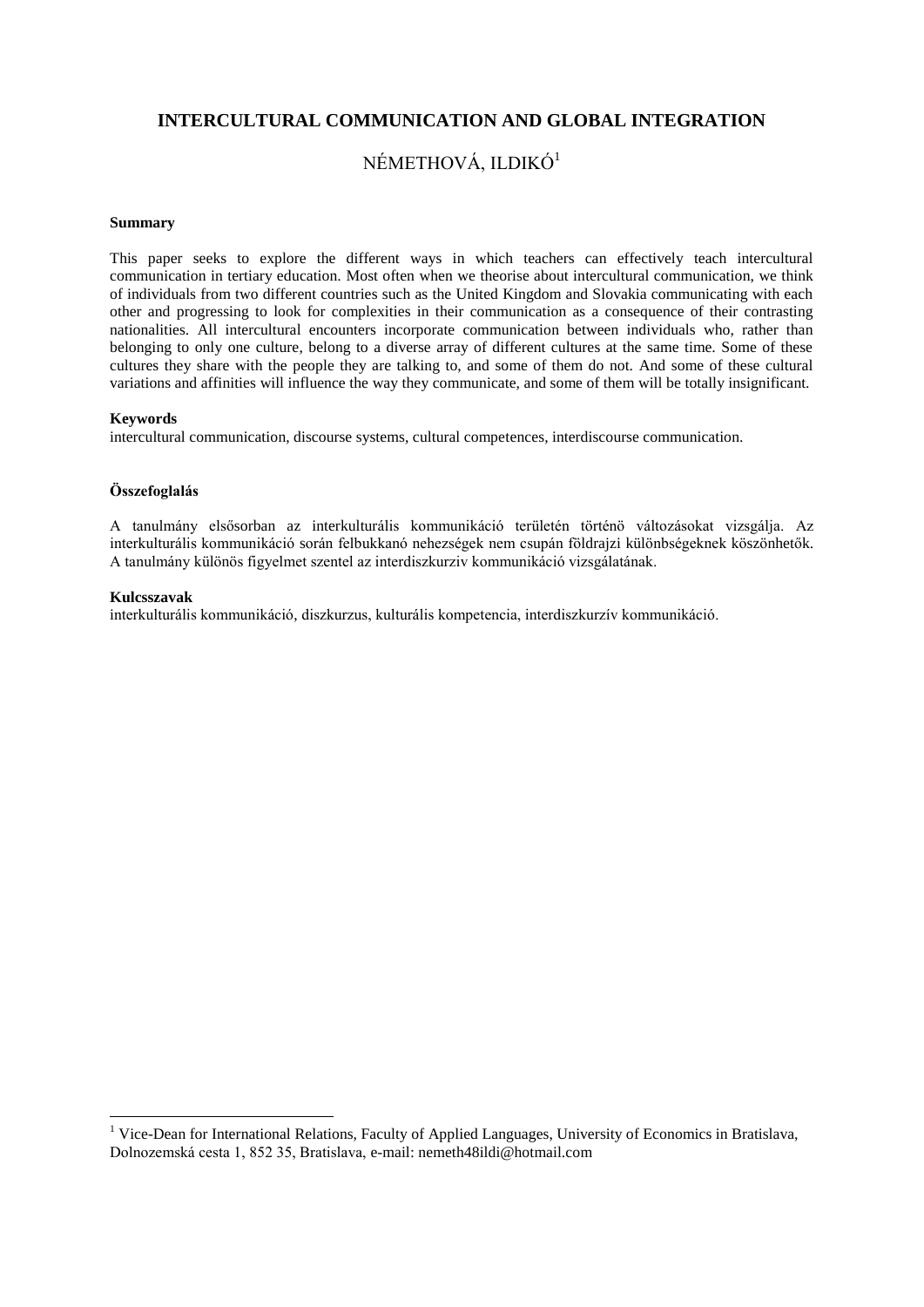### **Globalisation and Interconnectedness**

The importance of national borders has been greatly reduced in an era characterised by international joint ventures, mergers, licensing agreements, foreign capital investment, and offshore production. These events have resulted in increased economic interdependencies among nations. Developed and developing nations are now tied directly to an international system of economic interdependence, and most countries have at least one asset within their borders that is needed by another country.

In the pursuit of political alliances, or commercial trade, cultural differences have become more often recognised and accommodated. Societies have been interwoven into a complex fabric of interdependent economic, technological, political, and social relationships. This interdependency is a salient characteristic of the world that we live in, and the future promises even greater interconnectivity, requiring increased cultural knowledge and language abilities.

This interconnectedness, which constitutes the core of globalisation, is the product of the ongoing integration of the world economy. These considerable changes inevitably create an environment where doing business requires people from different cultures to work together. This particular intercultural contact has created a need for knowledge and understanding of how to conduct business in a manner that accommodates different cultural rules. In this new milieu, knowledge of cultural differences and intercultural cooperation are important for longterm success. Communication across cultural boundaries is difficult. Differences in customs, behaviour, and values result in problems that can be managed only through effective intercultural communication and interaction.

Globalisation represents both opportunities and challenges to groups of individuals. In order to develop these opportunities, individuals must rise to the challenge of serving as global players. Global players must forge a transcultural vision that is not bound by a national definition. Mindful intercultural understanding can easily eliminate frictions that exist within and between diverse groups of individuals. There are numerous pragmatic reasons for acquiring intercultural skills. We offer one reason here: global diversity trends. Global players need to understand the global political, cultural, and economic environment. Without accurate knowledge of the economic, political and social culture, intercultural communicators cannot adequately formulate their interpretation on diverse standpoints.

## **Intercultural Communication: A Culture-sensitive Approach**

This paper attempts to introduce a complementary, culture-sensitive approach within the study of intercultural communication which aims to bridge the gap between diverse economic and political cultures in the era of global integration. This new methodological approach is intended to ensure the acquisition and mediation of effective intercultural skills as a new objective in modern language learning and teaching processes and brings about a new concept of intercultural learning which is up-to-date and tailored to the development of effective intercultural skills. This culture-sensitive approach regards cultural differences as potential barriers in mindful intercultural interactions. In order to gain an overall intercultural competence, students need to become aware of the embedded systems within separate cultures. An embedded system is an interdependent set of components that constitutes the entire culture. Culture is influenced by both macro-level and micro-level components in a given environment. On a macro-level, individuals are programmed into a cultural milieu via the educational system, religious, political, and socio-economic systems. On a micro-level, individuals are surrounded by people who subscribe to similar ideologies, values, norms, and expectations.

This Intercultural Communication course attempts to engage students in a lifelong learning process of culture-universal and culture-specific knowledge with the aim of enabling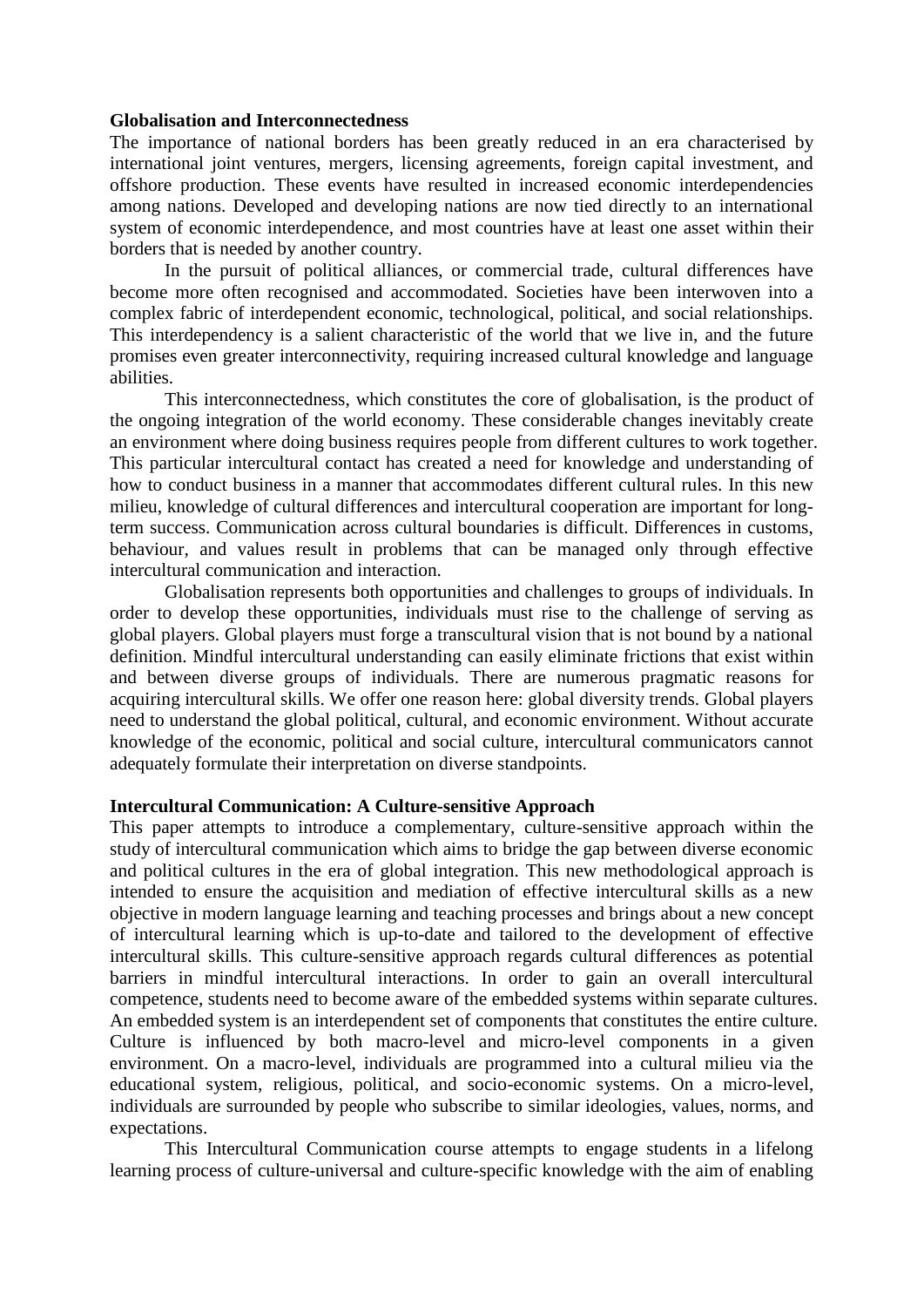them to acquire in-depth knowledge, heightened mindfulness, and intercultural skills and apply them to a diverse range of situations. Without culture-sensitive knowledge, students cannot become aware of the implicit culture-specific meanings which are used to evaluate behaviours in an intercultural context. The course presented here explores the key concepts of culture, intercultural communication, intercultural communication competence, and draws attention to discourse systems which facilitate students' understanding of cultural differences in versatile socio-economic encounters.

Culture is a learned system of meaning transmitted through a natural language and other symbols. Through the systems of meaning, groups of people adapt to their environment and structure interpersonal activities. Cultural systems represent a diverse pool of knowledge, or a partially shared cluster of norms, or symbolically created realities. Culture is defined here in a broadly anthropological or sociological framework as a complex frame of reference that consists of patterns of traditions, beliefs, values, norms, symbols, and meanings that are shared, to varying degrees, by interacting members of a community.

Intercultural communication is defined as a symbolic exchange process whereby individuals from two or more different cultural systems negotiate shared meanings in an interactive situation. Intercultural communication competence is simply behaviour that is appropriate and effective in a given context. Intercultural communication competence is further defined as the overall internal capability of an individual to manage key challenging features of intercultural communication: cultural differences and unfamiliarity; inter-group posture; and the accompanying experiences of stress. Five components of competence influence the individual's ability to interact effectively and appropriately in a different cultural system: motivation to communicate; an appropriate pool of knowledge; appropriate communication skills; sensitivity; and character.

Culture is also seen as an instrument for thinking. It is regarded as a technique of separating individuals into groups in accordance with some aspect of these individuals which enables us to understand certain facts about them and how they are different from or similar to other individuals. While this definition seems rather unobjectionable, it really foreshadows the most problematic aspect of this notion of culture: when we separate individuals, where do we draw a line? We might be willing to apply geographical boundaries to divide people up, to talk about the French, the British or the Slovaks. Putting all the people in Slovakia, however, into one category might disguise the fact that people in the northern part of Slovakia eat different food than people in the southern part, or that older people in Slovakia, who may have been alive before the Second World War, are likely to have different ideas about life than their grandchildren who are growing up in a rapidly progressing consumer economy. It might also hide the similarities people living in Slovakia might have with people living in France or the United Kingdom.

This is the cardinal inconvenience with culture; while it enhances us to focus on certain aspects of individuals, it can misrepresent other elements or conceal them from our view altogether. The desire to separate individuals into groups can lead either to lumping, i.e. thinking that all of the individuals who belong to one culture are the same, or binarism, i.e. thinking that individuals are different just because they belong to different cultures. Culture is something that we do. And the way we that we do it might be different at different times and in different circumstances. To declare that "culture is something that we do" has some significance for the study of intercultural communication. It means that if we want to understand intercultural communication we should not focus so much on the individuals and attempt to understand them based on the culture they belong to.

Usually when we think of intercultural communication, we think of people from two different countries such as the United Kingdom or Slovakia communicating with each other and proceeding to search for problems in their communication as a result of their different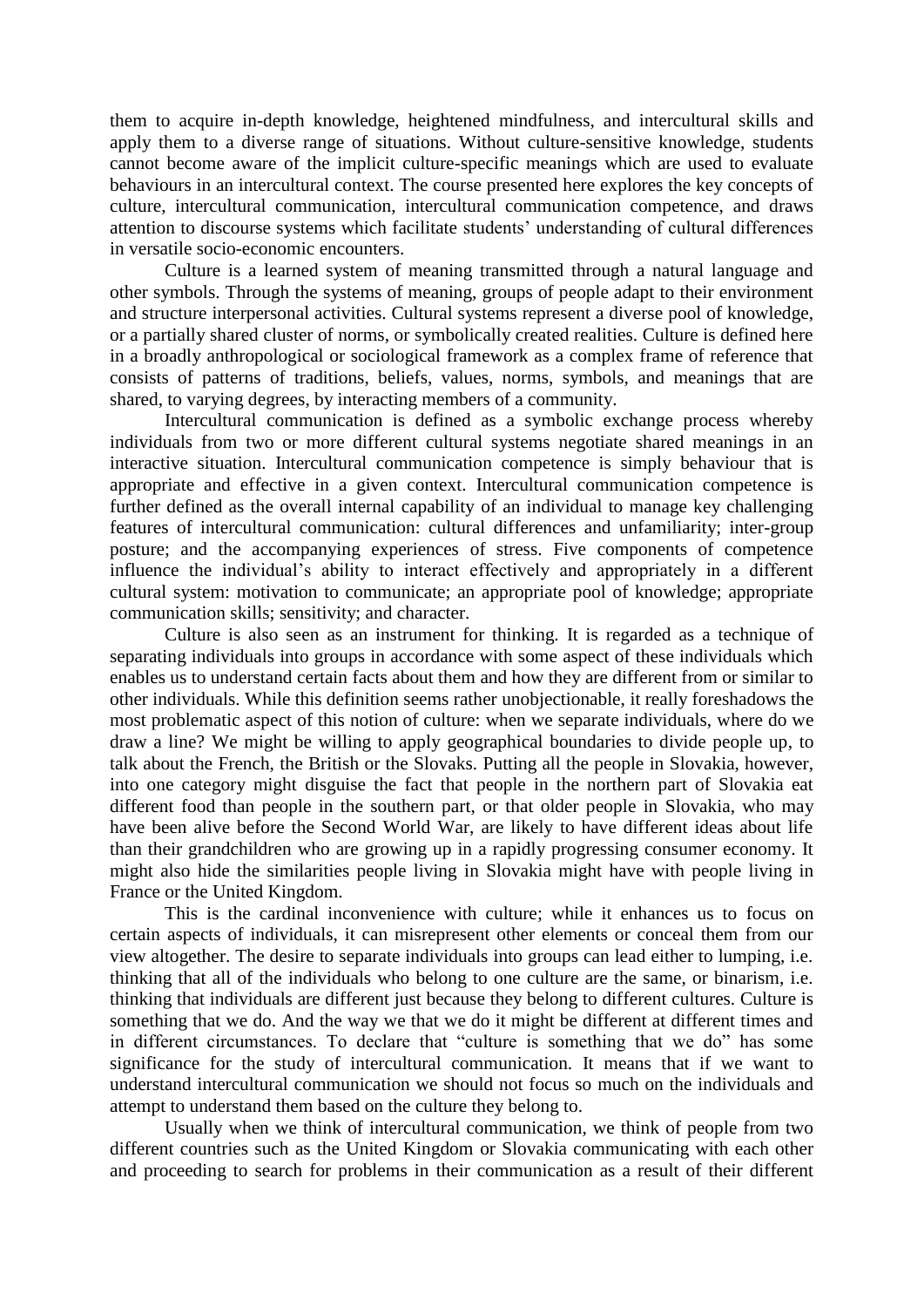nationalities. In our Intercultural Communication course we have set aside, not as unimportant but rather as not directly relevant, aspects of cultural differences that are not directly involved in social interactions between members of different groups. Our focus is on social interactions, on how they develop an internal logic of their own, and how people read those social interactions in making decisions and in taking actions.

Our concern is to analyse situations in which members of different groups are in social interaction with each other and the interpretive processes they must apply to understand each other in those situations which are the common situations of intercultural communication. In many situations some aspects of the so-called cultural difference are of no relevance at all whereas other aspects that might be thought extremely minor assume central importance. As an example of this, it might be the case that religious belief is of central cultural and personal importance to two businesspeople as individuals and as members of their home socio-cultural groups. Yet in a business meeting, this might never be a factor in successful communication. Intercultural communication should refer to communication when members of different groups are directly engaged with each other. The emphasis is on individuals in social interaction with each other, not upon independently conceived differences between them.

# **Discourse Systems in Intercultural Communication**

We use discourse systems instead of cultural systems as our solution to the problem we pointed out with the concept of culture. Instead of talking about communication across cultures we talk about communication across discourse systems or interdiscourse communication. A discourse system consists of four main components: ideas and beliefs about the world, conventional ways of treating other people, ways of communicating using various forms of text, media, and languages, and methods of learning how to use these other tools. Individuals participate in many different discourse systems, i.e. they are members of a particular corporate group, a professional or occupational group, a generation, a gender, a region, and an ethnicity all associated with different discourse systems.

The notion of discourse systems gets us away from thinking about cultures in a deterministic way. Like cultures, discourse systems are tools that we use to help us understand something about how people interact with one another and why. We think that this tool provides us a lot more flexibility and analytical power than a lot of other traditional ideas of culture. For one thing it gets us away from the idea that intercultural communication always has something to do with people from different countries.

The purpose of any intercultural communication course is to come to understand the inferential processes by which individuals communicate their meanings and by which communication counterparts interpret what is said, i.e. to comprehend the functional uses of language in social contexts. The purpose is to come to understand how the language we use is based on the social environment in which we use that language. In a globally integrated world, systems of discourse form a self-contained system of communication with a shared language, with particular ways in which individuals learn what they need to know to become participants, with a particular ideological position, and with quite specific forms of interpersonal relationships among participants in these groups.

The problem we have been trying to understand throughout our Intercultural Communication course is how an individual manages to cope with the complexities of the various different discourse systems in which he or she participates. When a university graduate takes a position in an international corporation, there are various ways in which this individual goes about learning his way through the new forms of discourse as he becomes socialised to his new work environment. The interrelated and interdependent components of this discourse system include four components which are characteristic to any discourse system. The assumptions that make up the ideology of the new corporation are expressed in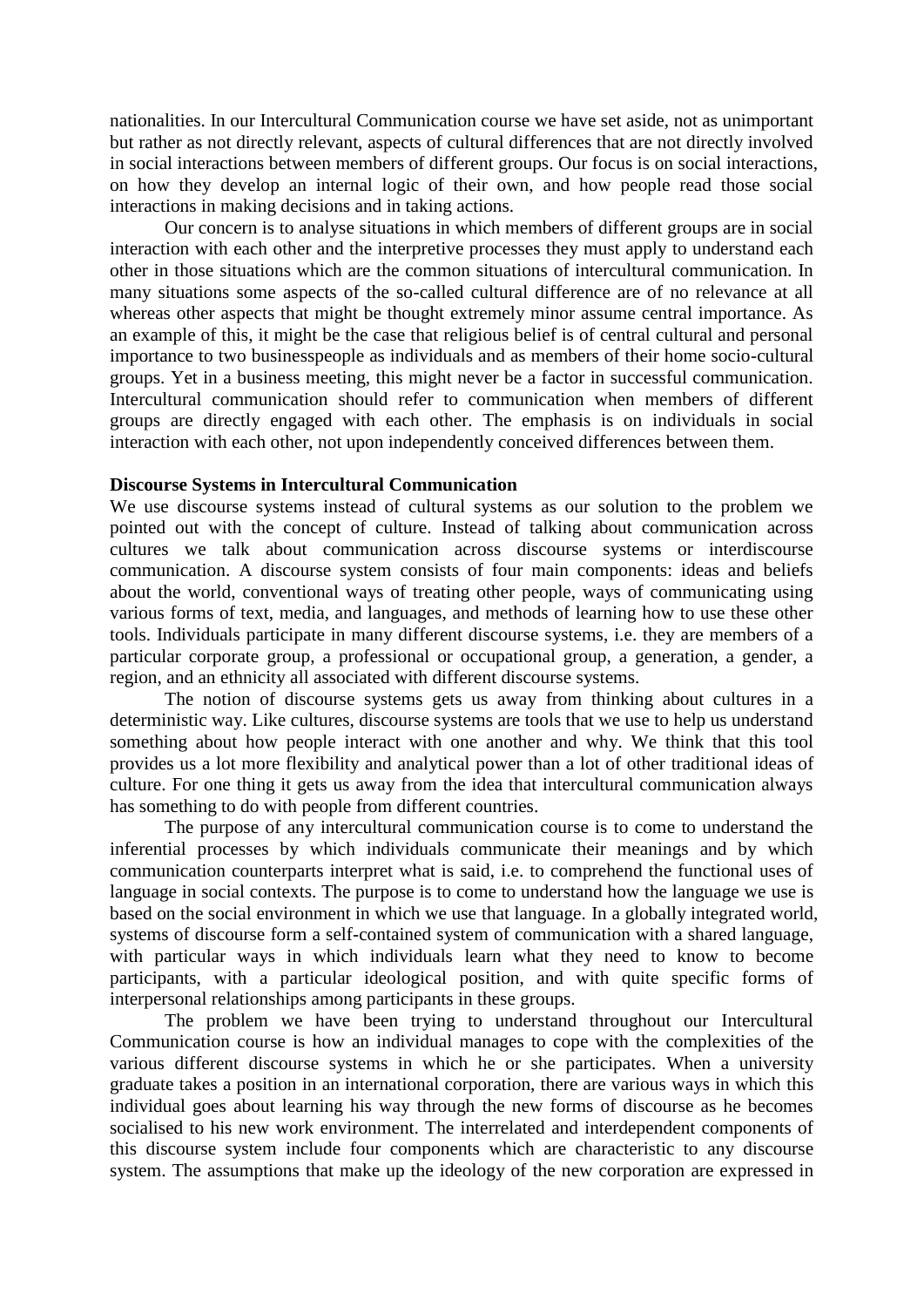the forms of discourse the company makes use of, in the expectations individuals have about how certain people are to be treated, and in the processes the corporation has in place for the training and induction of new employees. The forms of discourse are designed to construct certain kinds of relationships. The social relationships reinforce and reproduce certain identities, patterns of communication, and assumptions about what is good or bad.

For professional intercultural communicators, the Utilitarian discourse system has become the system which is taken for granted as the natural way to communicate among those who work in fields related to business or government. In the Utilitarian discourse system progress is the goal of society; the free and equal individual is the basis of society; humans are defined as rational, economic entities; technology and invention are the sources of societal wealth; creative, inventive individuals are the most valuable for society. The predominating ideology of the Utilitarian discourse system is one of individualism and egalitarianism. Despite the egalitarian face system, communication within the institutions of the Utilitarian discourse system is almost always hierarchical. Virtually all institutions have an organisational chart which shows the hierarchy of position, power, and decision making. Despite the more recent emphasis on flatter hierarchies, managers and leaders of an organisation will retain control over operations and the overall direction of the organisation.

One of the main discourse systems competing with the Utilitarian discourse system is the Confucian discourse system. As Asian nations become increasingly dominant players in the global economy, which is firmly based on Utilitarian principles, the points to contrast between these two major discourse systems have become more and more evident. Economic development in the Confucian sense has less to do with the material advancement of the society and more to do with learning and moral cultivation, which leads to the realisation of the human potential of which the ancestors are held up as exemplars. The focus for the realisation of such potential is not the free, equal individual, as in the Utilitarian formulation, but rather the individual as he exists in a web of social relationships. Obviously, the selfinterested, economically minded individuals of a Utilitarian society would not be regarded favourably in this system in which individuals are counted on not to pursue their own interests, but rather to subvert their interests in the interest of the group.

The Utilitarian discourse system, while it may dominate in business, government, or organisational affairs, does not occupy the entire field of discourse. In intercultural communication we need to look at different systems of discourse used across ethnic lines, across generational lines, between genders, and between corporate, professional, and affinity groups. The crucial point is to realise that all (intercultural) communication arises among discourse systems. We speak simultaneously as men or women, as older or younger members of a group, as professionals or locals. We cannot say anything without positioning ourselves within several discourse systems.

Successful intercultural communication in a globally integrated world relies on two factors: increasing shared knowledge and dealing with miscommunication. Pragmatic effectiveness in intercultural communication means participating as fully as possible in the discourse systems of those with whom one is wishing to communicate. Interactional sensitivity means being conscious of the ways in which one's own miscommunications may be perceived and also accepting the fact that one is never likely to be considered a full member of most of the discourse systems in which one will participate.

Research on intercultural communication has revealed that most miscommunication does not arise through mispronunciations or through poor uses of grammar, which are perceived as important aspects of language learning. The major sources of miscommunication in intercultural contexts lie in differences in patterns of discourse. Research has also indicated that intercultural miscommunication and even hostility arise when diverse groups fail to interpret the intentions of the other group as a result of misinterpreting discourse conventions.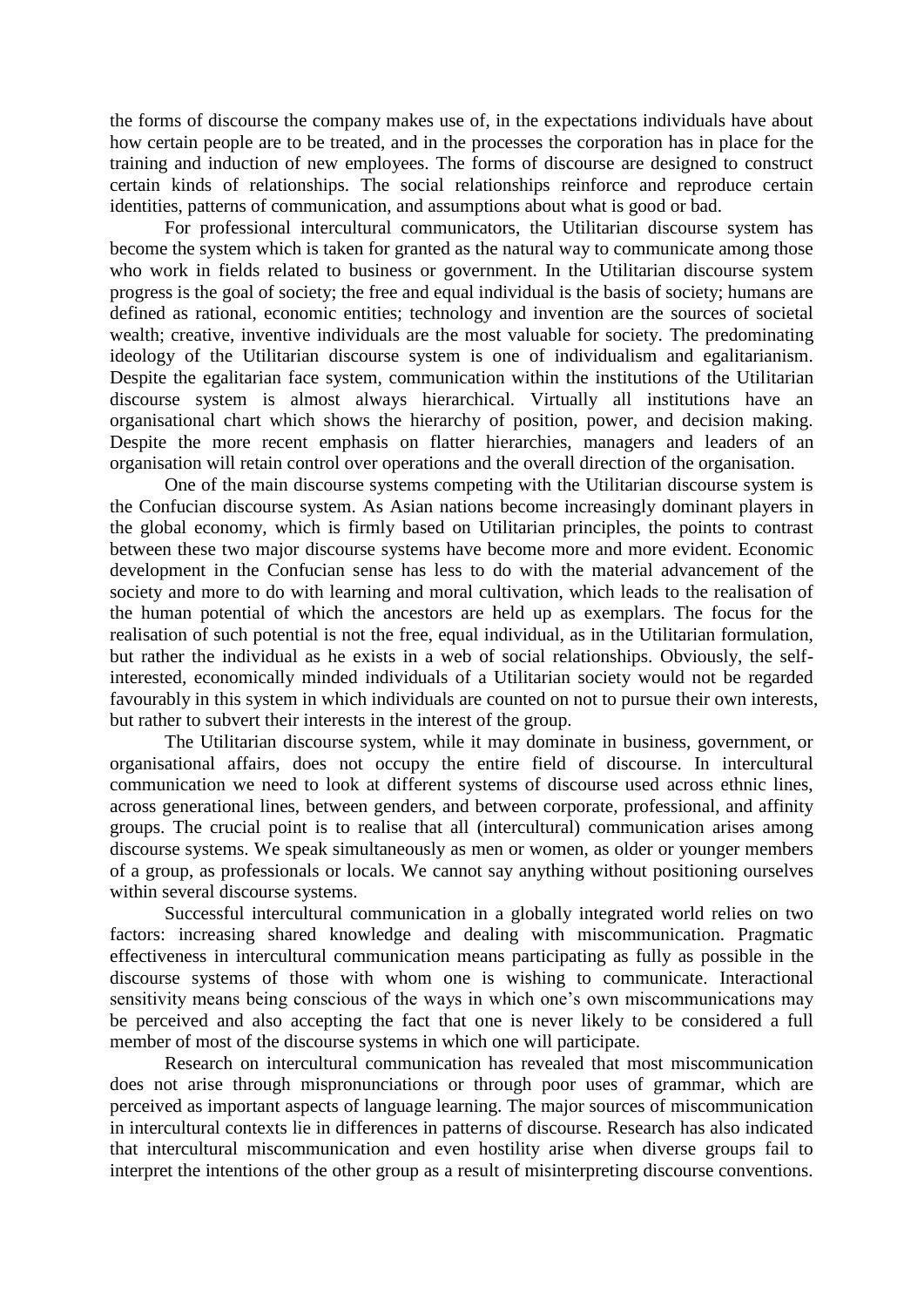Careful attention to communication at the level of discourse analysis leads to effective intercultural/interdiscourse communication.

Communication with culturally different individuals is frequently associated with adverse emotional responses leading to feelings of awkwardness and anxiety. The root of this problem is that language is fundamentally ambiguous. The ambiguity of language is not the result of poor learning. The ambiguity of language means that language can never fully express our meanings. What does it mean for intercultural communication? Communication works better the more the participants share assumptions and knowledge about the world. Where two people have very similar histories, backgrounds, and experiences, their communication works fairly easily because the inferences they make about what the other person means will be based on common experience and knowledge. The ambiguous nature of language is one major source of difficulties in intercultural communication. Where any two people differ in their discourse systems because they are of different genders, different ages, different ethnic group, different educational backgrounds, different parts of the same city, different income or occupational groups, different personal histories, they will find it more difficult to draw inferences about what the other persons mean. Successful communication is based on sharing as much as possible the assumptions we make about what the others mean.

### **Conclusion**

No individual incorporates all of the characteristics of the group, and every individual in any discourse system is only a partial or peripheral participant. Individuals are all synchronously attendants of diversified discourse systems. Comparisons between groups of individuals should always take into consideration more than a single dimension of contrast. Ideological statements function as obstacles to successful communication. They obscure the obvious differences and similarities that exist between the individuals in a social interaction. The goal of an Intercultural Communication course should focus on the analyses of a wide range of discourse systems which influence intercultural/interdiscourse communication. The main objective of intercultural or interdiscourse analysis should not involve only a description of discourse systems; it should focus on individuals dealing with particular tasks and then to examine, without presupposing, the role of culture and of discourse systems in those social interactions. No description of a discourse system should involve the description of groups of individuals. The description should introduce a system of discourse in which all sorts of people around the world participate, some more fully and others more peripherally.